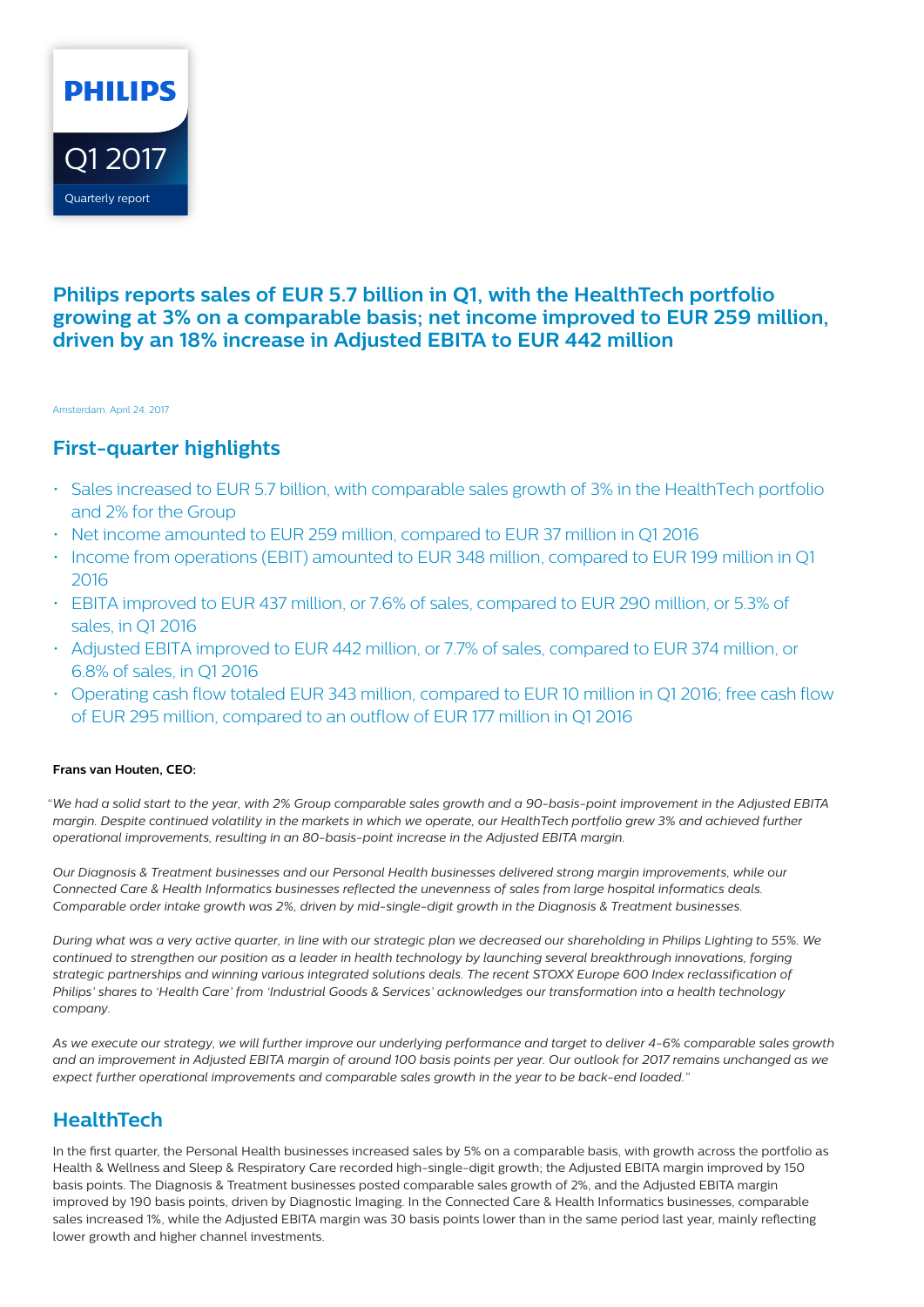The continued focus and investments in R&D led to a number of breakthrough innovations and strategic collaborations:

- Philips reinforced its leadership in image-guided therapy solutions with the global launch of Philips Azurion, the next-generation image-guided therapy platform that enables clinicians to perform a wide range of routine and complex procedures, helping them to optimize interventional lab performance and provide superior care.
- Philips Volcano continued its strong performance as the business reached an important milestone with the results of two large clinical trials demonstrating the benefits of Philips' Instant Wave-Free Ratio (iFR) technology compared to Fractional Flow Reserve (FFR), the current standard, removing a critical barrier for the use and adoption of iFR to decide, guide and confirm appropriate therapies.
- B. Braun and Philips entered into a strategic alliance to innovate and accelerate growth in ultrasound-guided regional anesthesia and vascular access. The alliance launched Xperius, a new co-branded mobile ultrasound system specifically designed as the platform to support current and future integrated solutions in this fast-growing market.
- Building on its strategy to deliver relevant solutions and business models, Philips signed an agreement to acquire Australian Pharmacy Sleep Services (APSS), a pioneer in pharmacy sleep testing. APSS will complement Philips' sleep and respiratory care portfolio and will help to accelerate the business's home sleep testing offering through the pharmacy channel in Australia.
- At the International Dental Show in Germany, the world's leading trade fair for the dental sector, Philips revealed the Philips Sonicare DiamondClean Smart toothbrush and Philips Sonicare Breath care system with breath analyzer, an all-in-one connected oral care platform. Philips also presented the results of a new clinical study demonstrating the effectiveness of Philips Sonicare power toothbrushes and Philips AirFloss Ultra.
- Demonstrating the success of telehealth technologies, Emory Healthcare (US) achieved savings of USD 4.6 million over a period of 15 months by using Philips' eICU platform. Similarly, with the help of Philips' Intensive Ambulatory Care program, Banner Health (US) reduced hospitalizations for chronically ill patients with multiple conditions by nearly 50%, reducing overall cost of care by more than one third.
- Expanding its health informatics portfolio, Philips launched its IntelliSpace Enterprise Edition, an industry-first managed service solution for hospital-wide clinical informatics and data management. The high-performance, secure and scalable health informatics platform enables health systems to manage the growth and cost of their clinical enterprise with a pay-per-use model.
- Further strengthening its portfolio of imaging solutions, Philips received FDA 510(k) clearance for its ElastQ ultrasound imaging technology for non-invasive assessment of liver conditions. Philips also launched Access CT, a new CT system designed for healthcare organizations seeking to establish or enhance CT imaging capabilities at affordable cost.

#### **Cost savings**

In the first quarter, procurement savings amounted to EUR 41 million. Other productivity programs resulted in savings of EUR 54 million.

### **Philips Lighting**

In the first quarter, the Adjusted EBITA margin improved by 130 basis points to 8.5% of sales, while comparable sales were flat, and free cash flow amounted to EUR 2 million. Full details about the financial performance of Philips Lighting in the first quarter were published on April 21, 2017. The related report can be accessed [here](http://www.lighting.philips.com/static/quarterlyresults/2017/q1_2017/philips-lighting-first-quarter-results-2017-report.pdf).

On February 8, 2017, Philips sold 26 million shares in Philips Lighting, of which 3.5 million shares were acquired by Philips Lighting (and will be cancelled). Philips' shareholding in Philips Lighting decreased to 55.18% of Philips Lighting's issued and outstanding share capital, down from 71.225% prior to the transaction. Philips continues to consolidate the financial results of Philips Lighting and maintains its aim of fully selling down over the coming years.

### **Philips Group other**

As previously reported, Philips continues to be in discussions on a civil matter with the US Department of Justice representing the FDA, arising from past inspections by the FDA in and prior to 2015, focusing primarily on the external defibrillator business in the US.

### **Financing**

On January 20, 2017, Philips completed the redemption of the outstanding 5.750% Notes due 2018 with an aggregate principal amount of USD 1.250 billion. The transaction resulted in a cash outflow in the first quarter of 2017 of EUR 1.247 billion excluding accrued interest. The transaction contributed to Philips' plan to reduce its annual interest expenses by approximately EUR 100 million.

### **Conference call and audio webcast**

Frans van Houten, CEO, and Abhijit Bhattacharya, CFO, will host a conference call for investors and analysts at 10:00 am CET today to discuss the results. A live audio webcast of the conference call will be available on the Philips Investor Relations website and can be accessed [here](http://edge.media-server.com/m/p/hxqekttd).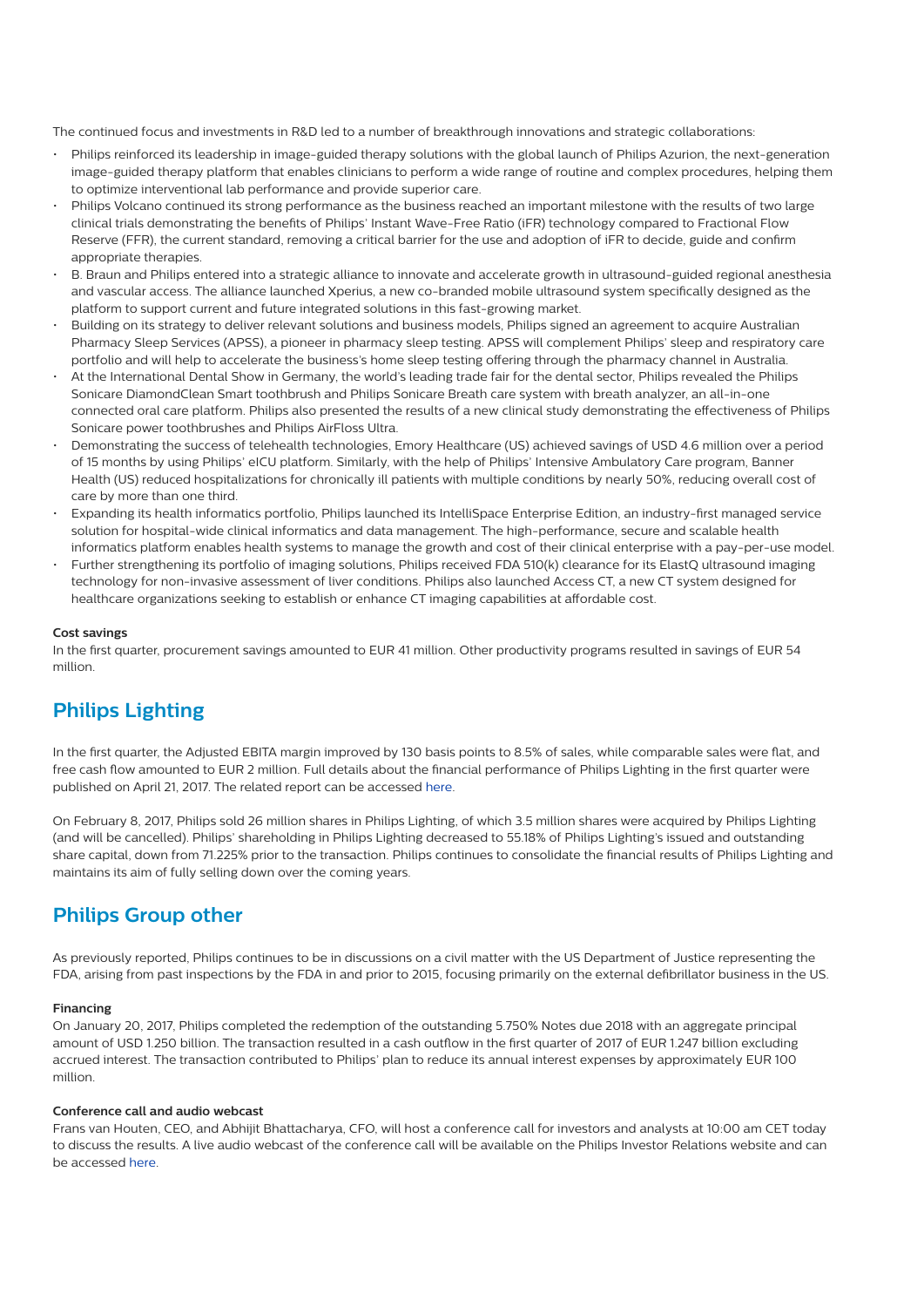# **Philips Group performance**

**Key data** in millions of EUR unless otherwise stated

|                                                                                | 01 2016 | Q1 2017 |
|--------------------------------------------------------------------------------|---------|---------|
| Sales                                                                          | 5,517   | 5,724   |
| Nominal sales growth                                                           | 3%      | 4%      |
| Comparable sales growth*                                                       | 3%      | 2%      |
| Income from operations (EBIT)                                                  | 199     | 348     |
| as a % of sales                                                                | 3.6%    | 6.1%    |
| <b>FBITA*</b>                                                                  | 290     | 437     |
| as a % of sales                                                                | 5.3%    | 7.6%    |
| Adjusted EBITA*                                                                | 374     | 442     |
| as a % of sales                                                                | 6.8%    | 7.7%    |
| Financial expenses, net                                                        | (114)   | (61)    |
| Investments in associates                                                      | 3       | (1)     |
| Income taxes                                                                   | (75)    | (91)    |
| Income from continuing operations                                              | 13      | 195     |
| Discontinued operations                                                        | 24      | 64      |
| Net income                                                                     | 37      | 259     |
| Net income attributable to shareholders per common<br>share (in EUR) - diluted | 0.03    | 0.25    |

|  | Sales per geographic cluster in millions of EUR unless otherwise stated |  |
|--|-------------------------------------------------------------------------|--|
|--|-------------------------------------------------------------------------|--|

|                             |         |         |         | % change    |
|-----------------------------|---------|---------|---------|-------------|
|                             | 01 2016 | O1 2017 | nominal | comparable* |
| Western Europe              | 1.334   | 1,372   | 3%      | 5%          |
| North America               | 1.937   | 1.958   | 1%      | (2)%        |
| Other mature<br>geographies | 459     | 474     | 3%      | (3)%        |
| Total mature<br>geographies | 3.730   | 3.804   | 2%      | O%          |
| Growth geographies          | 1.787   | 1.920   | 7%      | 6%          |
| <b>Philips Group</b>        | 5.517   | 5,724   | 4%      | 2%          |

- Sales increased by 4% on a nominal basis. Excluding currency impact and consolidation changes, the 2% comparable sales growth was driven by 3% growth in the HealthTech portfolio.
- Comparable order intake\* showed 2% growth, driven by midsingle-digit growth in the Diagnosis & Treatment businesses and a low-single-digit decline in the Connected Care & Health Informatics businesses.
- EBITA improved by EUR 147 million and the margin improved by 230 basis points compared to Q1 2016.
- Adjusted EBITA improved by EUR 68 million and the margin improved by 90 basis points compared to Q1 2016. The improvement was mainly attributable to higher volume, procurement savings and overhead cost reductions.
- Restructuring and acquisition-related charges amounted to EUR 34 million, compared to EUR 32 million in Q1 2016. EBITA also included EUR 12 million of charges related to the separation of the Lighting business, EUR 17 million of charges related to quality and regulatory actions, and a EUR 59 million net gain from the sale of real estate assets. EBITA in Q1 2016 included EUR 52 million of charges related to the separation of the Lighting business.
- Net financial expenses decreased by EUR 53 million year-onyear, mainly due to lower net interest expenses and the fair market value adjustment in Q1 2016 of Philips' stake in Corindus Vascular Robotics.
- Income tax expense increased by EUR 16 million mainly due to higher income; Q1 2016 included tax charges resulting from activities related to the separation of the Lighting business.
- Net income from discontinued operations increased by EUR 40 million year-on-year, mainly due to improved operational performance in the combined Lumileds and Automotive businesses.
- Net income increased by EUR 222 million compared to Q1 2016, driven by improved income from operations and lower financial charges.
- Sales in mature geographies increased by 2% on a nominal basis. Excluding currency impact and consolidation changes, comparable sales were flat year-on-year and reflected midsingle-digit growth in Western Europe, offset by a low-singledigit decline in North America (due to Lighting) and other mature geographies. In growth geographies, sales increased by 7% on a nominal basis. Excluding currency impact and consolidation changes, the 6% growth on a comparable basis was largely driven by high-single-digit growth in Latin America and mid-single-digit growth in China and India.
- Comparable order intake\* in mature geographies showed lowsingle-digit growth, reflecting double-digit growth in Western Europe and low-single-digit growth in North America and other mature geographies. In growth geographies, comparable order intake\* was flat year-on-year, reflecting double-digit growth in China, offset by a double-digit decline in Latin America.

Non-GAAP financial measure. Refer to [Reconciliation of non-GAAP information](#page-12-0), of this document.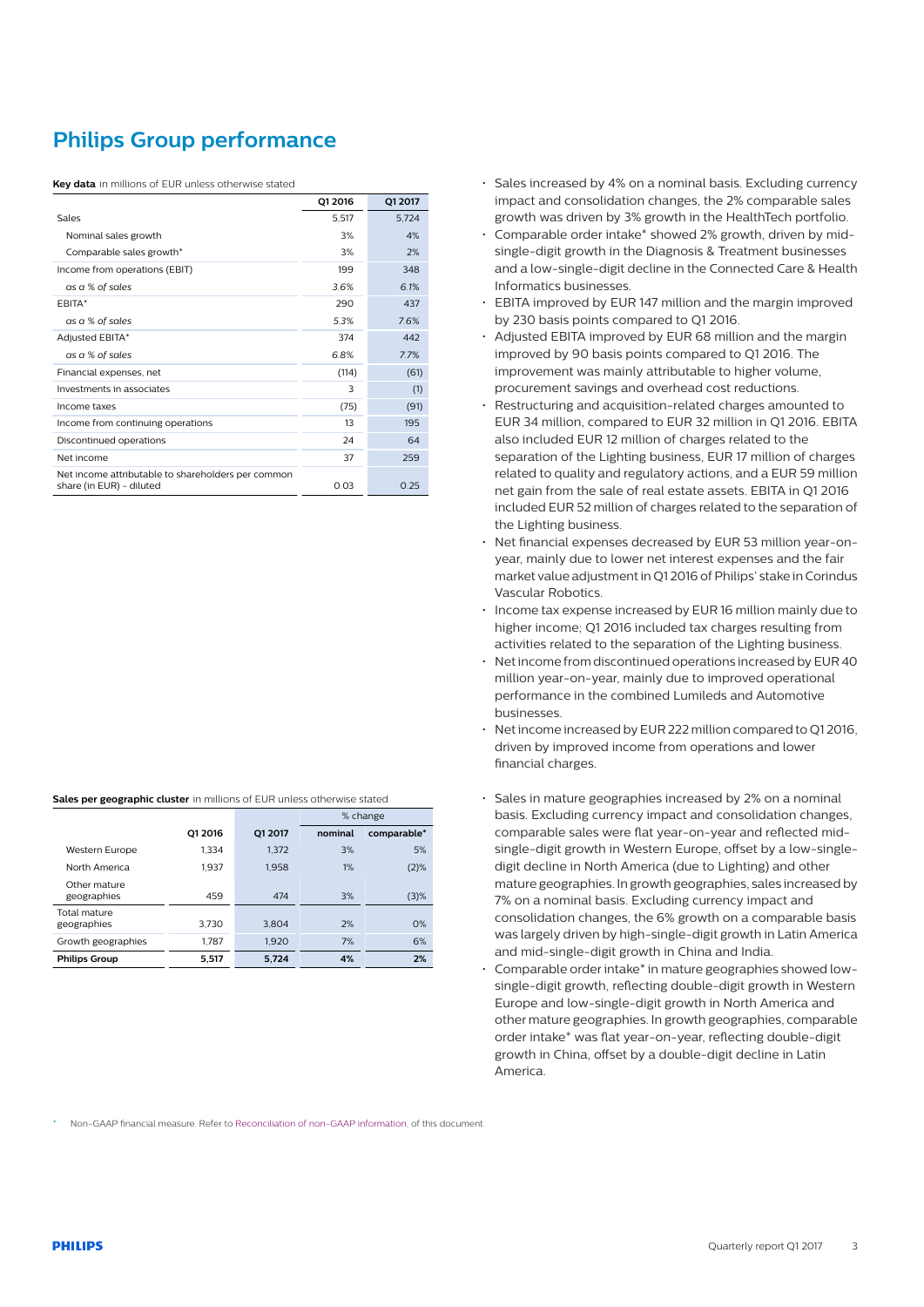#### **Cash balance** in millions of EUR

|                                             | 01 2016 | Q1 2017 |
|---------------------------------------------|---------|---------|
| Beginning cash balance                      | 1.766   | 2,334   |
| Free cash flow*                             | (177)   | 295     |
| Net cash flows from operating activities    | 10      | 343     |
| Net capital expenditures                    | (187)   | (48)    |
| Other cash flows from investing activities  | (97)    | (104)   |
| Treasury shares transactions                | (157)   | (57)    |
| Changes in debt                             | 75      | (268)   |
| Sale of shares of Philips Lighting, net     |         | 523     |
| Other cash flow items                       | (40)    | (28)    |
| Net cash flows from discontinued operations | 15      | 36      |
| Ending cash balance                         | 1.385   | 2.731   |

- Net cash flows from operating activities increased by EUR 333 million, mainly due to improvements in income from operations and the outflow of EUR 172 million in Q1 2016 related to pension liability de-risking. This was partly offset by a EUR 64 million premium payment related to the bond redemption completed on January 20, 2017.
- Net capital expenditures decreased by EUR 139 million, mainly due to proceeds from the sale of real estate assets.
- The change in debt reflects a new borrowing of EUR 949 million and a EUR 1,184 million cash outflow related to the bond redemption completed on January 20, 2017.
- The cash balance includes EUR 523 million net cash proceeds from the sale of a stake in Philips Lighting N.V.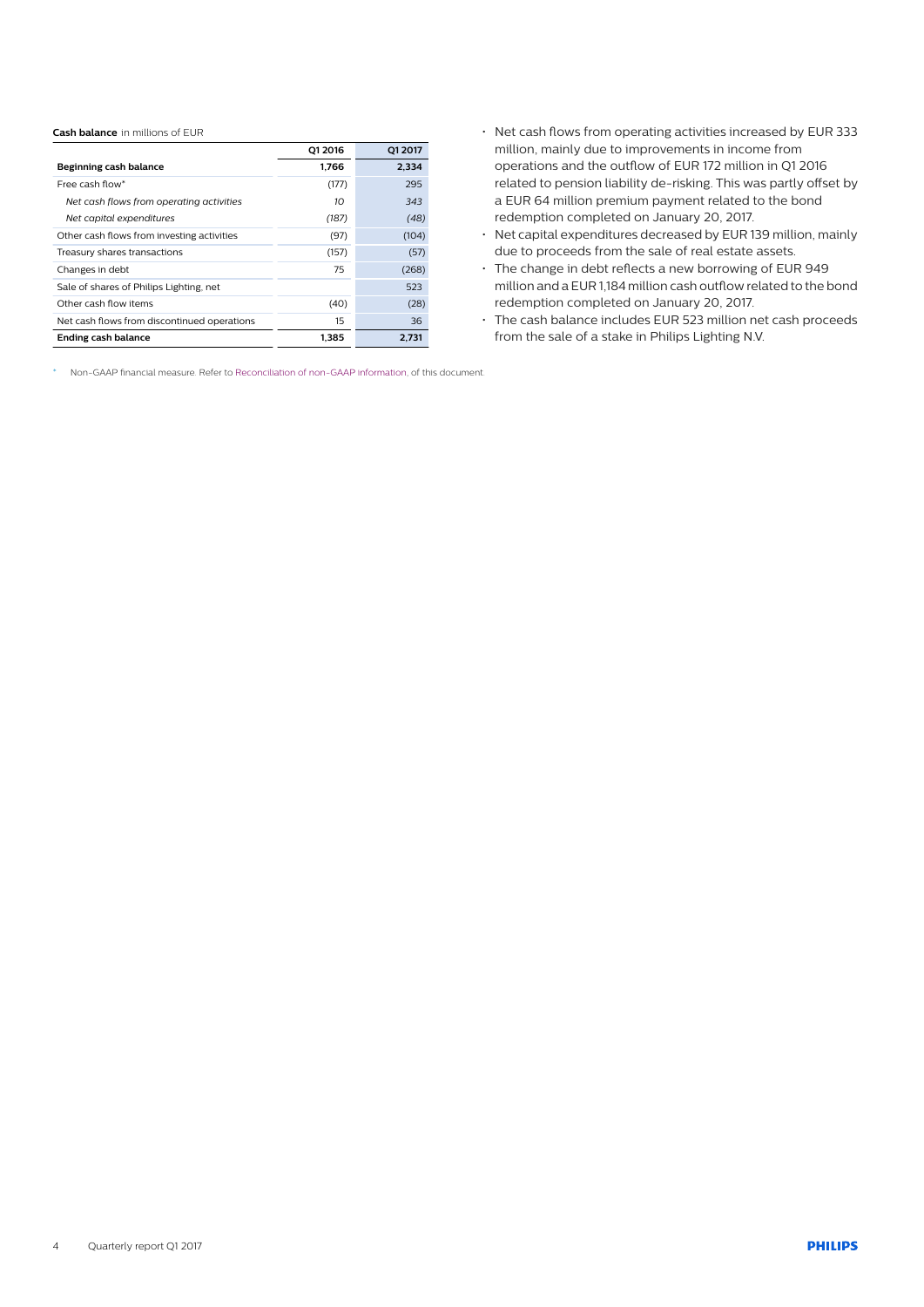## **Performance per segment**

### **Personal Health businesses**

**Key data** in millions of EUR unless otherwise stated

|                               | Q1 2016 | Q1 2017 |
|-------------------------------|---------|---------|
| Sales                         | 1,610   | 1,719   |
| Sales growth                  |         |         |
| Nominal sales growth          | 6%      | 7%      |
| Comparable sales growth*      | 6%      | 5%      |
| Income from operations (EBIT) | 190     | 231     |
| as a % of sales               | 11.8%   | 13.4%   |
| FBITA*                        | 225     | 266     |
| as a % of sales               | 14.0%   | 15.5%   |
| Adjusted EBITA*               | 227     | 268     |
| as a % of sales               | 14.1%   | 15.6%   |

### **Diagnosis & Treatment businesses**

**Key data** in millions of EUR unless otherwise stated

|                               | Q1 2016 | Q1 2017 |
|-------------------------------|---------|---------|
| Sales                         | 1.419   | 1,491   |
| Sales growth                  |         |         |
| Nominal sales growth          | 9%      | 5%      |
| Comparable sales growth*      | 5%      | 2%      |
| Income from operations (EBIT) | 10      | 43      |
| as a % of sales               | 0.7%    | 2.9%    |
| <b>FBITA*</b>                 | 23      | 52      |
| as a % of sales               | 1.6%    | 3.5%    |
| Adjusted EBITA*               | 32      | 63      |
| as a % of sales               | 2.3%    | 4.2%    |

• Sales increased by 7% on a nominal basis. Excluding currency impact and consolidation changes, the 5% comparable sales growth was driven by high-single-digit growth in Sleep & Respiratory Care and Health & Wellness and mid-single-digit growth in Domestic Appliances.

- Comparable sales in growth geographies showed high-singledigit growth, reflecting double-digit growth in Middle East & Turkey, Latin America and Central & Eastern Europe and lowsingle-digit growth in China. Mature geographies recorded low-single-digit growth, reflecting mid-single-digit growth in Western Europe and North America and a mid-single-digit decline in other mature geographies.
- EBITA increased by EUR 41 million and the margin improved by 150 basis points compared to Q1 2016.
- Adjusted EBITA increased by EUR 41 million and the margin improved by 150 basis points compared to Q1 2016. The increase was attributable to operational leverage from growth.
- Restructuring and acquisition-related charges amounted to EUR 2 million and were in line with Q1 2016. In Q2 2017, restructuring and acquisition-related charges are expected to total approximately EUR 5 million.
- Sales increased by 5% on a nominal basis. Excluding currency impact, the 2% comparable sales growth reflected low-singledigit growth in Diagnostic Imaging, Ultrasound and Image-Guided Therapy.
- Comparable sales in growth geographies showed mid-singledigit growth, largely driven by double-digit growth in China and Latin America, partly offset by a double-digit decline in Central & Eastern Europe and a mid-single-digit decline in Middle East & Turkey. Mature geographies recorded low-single-digit growth, reflecting mid-single-digit growth in Western Europe, low-single-digit growth in other mature geographies and flat year-on-year comparable sales in North America.
- EBITA increased by EUR 29 million and the margin improved by 190 basis points compared to Q1 2016.
- Adjusted EBITA increased by EUR 31 million and the margin improved by 190 basis points year-on-year, mainly due to operational improvements and positive currency impact.
- Restructuring and acquisition-related charges were EUR 11 million, compared to EUR 9 million in Q1 2016. In Q2 2017, restructuring and acquisition-related charges are expected to total approximately EUR 40 million.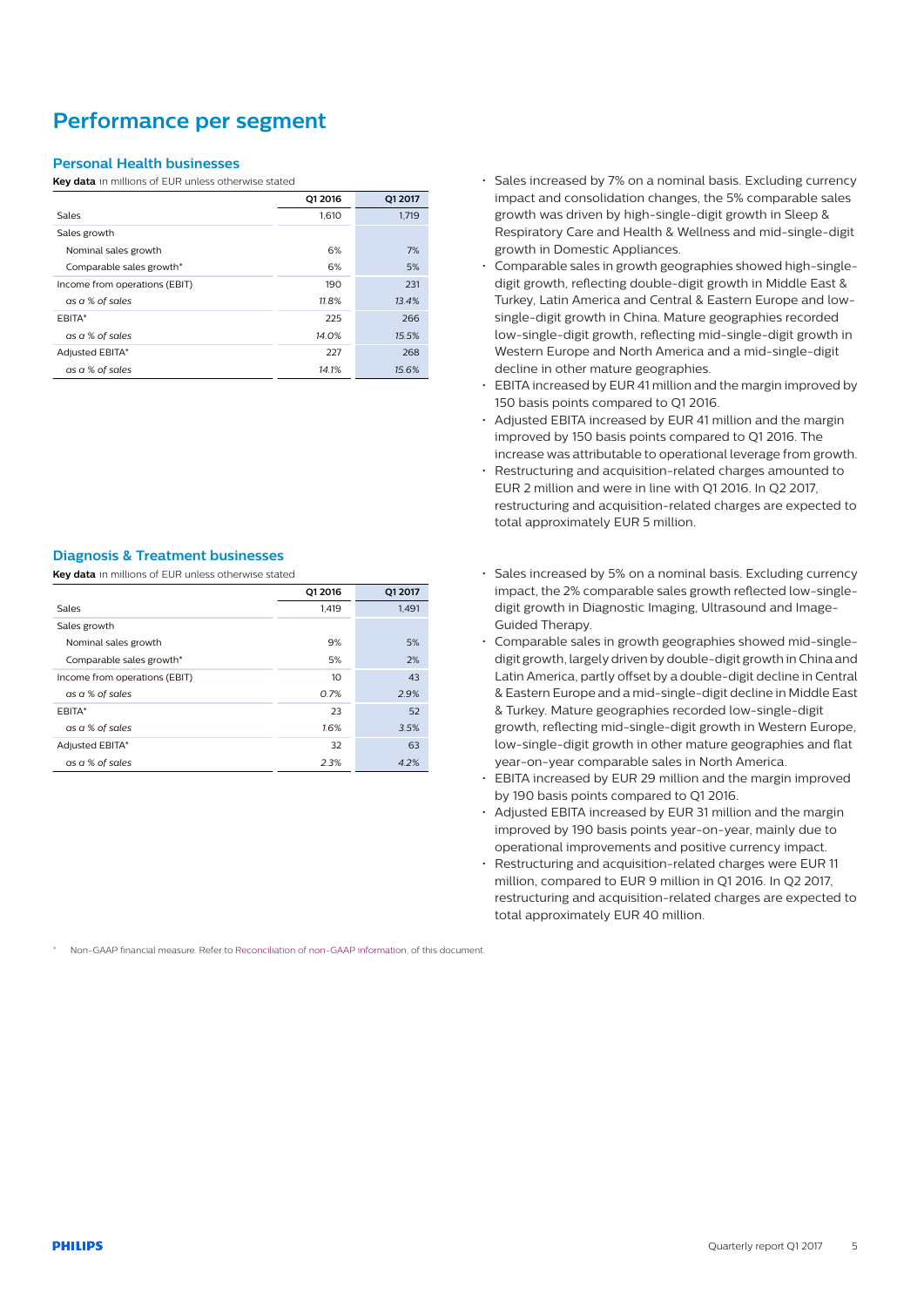### **Connected Care & Health Informatics businesses**

**Key data** in millions of EUR unless otherwise stated

|                               | 01 2016 | Q1 2017   |
|-------------------------------|---------|-----------|
| Sales                         | 694     | 732       |
| Sales growth                  |         |           |
| Nominal sales growth          | 11%     | 5%        |
| Comparable sales growth*      | 9%      | 1%        |
| Income from operations (EBIT) | 11      | (12)      |
| as a % of sales               | 1.6%    | $(1.6)$ % |
| <b>FBITA*</b>                 | 23      | $\Omega$  |
| as a % of sales               | 3.3%    | 0.0%      |
| Adjusted EBITA*               | 27      | 26        |
| as a % of sales               | 3.9%    | 3.6%      |

### **HealthTech Other**

**Key data** in millions of EUR

|                               | Q1 2016 | Q1 2017 |
|-------------------------------|---------|---------|
| Sales                         | 103     | 92      |
| Income from operations (EBIT) | (9)     | 12      |
| <b>FBITA*</b>                 | (7)     | 18      |
| Adjusted EBITA*               | (9)     | (38)    |
| <b>IP Royalties</b>           | 57      | 50      |
| Innovation $\mathbb{I}$       | (44)    | (54)    |
| Central costs                 | (21)    | (32)    |
| Other                         | (1)     | (2)     |

<sup>1)</sup> Innovation includes Emerging Businesses

### **Lighting**

Key data in millions of EUR unless otherwise stated<sup>1)</sup>

|                               | Q1 2016 | Q1 2017 |
|-------------------------------|---------|---------|
| Sales                         | 1.691   | 1,689   |
| Sales growth                  |         |         |
| Nominal sales growth          | (2)%    | O%      |
| Comparable sales growth*      | (2)%    | O%      |
| Income from operations (EBIT) | 73      | 105     |
| as a % of sales               | 4.3%    | 6.2%    |
| <b>FBITA*</b>                 | 102     | 133     |
| as a % of sales               | 6.0%    | 7.9%    |
| Adjusted EBITA*               | 121     | 144     |
| as a % of sales               | 7.2%    | 8.5%    |

1) The Lighting segment results differ from the stand-alone Philips Lighting reporting mainly due to the exclusion of intercompany sales and the reporting within Legacy Items of Philips Lighting separation costs incurred.

- Sales increased by 5% on a nominal basis. Excluding currency impact and consolidation changes, the 1% comparable sales growth was driven by low-single-digit growth in Patient Care & Monitoring Solutions, partly offset by a low-single-digit decline in Healthcare Informatics, Solutions & Services.
- Comparable sales in growth geographies were in line with Q1 2016, reflecting double-digit growth in China, offset by a double-digit decline in India and Middle East & Turkey. Mature geographies posted low-single-digit growth, driven by highsingle-digit growth in Western Europe and low-single-digit growth in North America, partly offset by a mid-single-digit decline in other mature geographies.
- EBITA decreased by EUR 23 million and the margin declined by 330 basis points compared to Q1 2016.
- The Adjusted EBITA margin decreased by 30 basis points yearon-year, mainly reflecting lower growth and higher channel investments.
- Restructuring and acquisition-related charges amounted to EUR 8 million, compared to EUR 4 million in Q1 2016. EBITA also included EUR 17 million of charges related to quality and regulatory actions. Restructuring and acquisition-related charges are expected to total approximately EUR 10 million in Q2 2017.
- Sales reflected EUR 14 million lower royalty income due to the foreseen expiration of licenses.
- EBITA increased by EUR 25 million year-on-year.
- The Adjusted EBITA decline was mainly attributable to lower royalty income, phasing of costs in Innovation and Central costs, as well as investments in rationalizing the IT landscape.
- Restructuring and acquisition-related charges amounted to EUR 3 million. EBITA included a EUR 59 million gain on the sale of real estate assets. EBITA in Q1 2016 included a EUR 2 million net release of restructuring charges. In Q2 2017, restructuring and acquisition-related charges are expected to total approximately EUR 5 million.
- Sales were flat year-on-year on both a nominal and comparable basis, reflecting double-digit growth in LED and Home, low-single-digit growth in Professional and a doubledigit decline in Lamps, in line with the industry trend.
- Total LED lighting sales grew 19% and now represent 61% of total Lighting sales.
- EBITA increased by EUR 31 million and the margin improved by 190 basis points compared to Q1 2016.
- Adjusted EBITA continued to improve year-on-year. The EUR 23 million increase was largely driven by procurement savings and currency impact, partly offset by price erosion.
- Restructuring and acquisition-related charges were EUR 10 million, compared to EUR 19 million in Q1 2016. For information regarding the restructuring and acquisition-related charges guidance, please refer to the Philips Lighting Q1 2017 press release.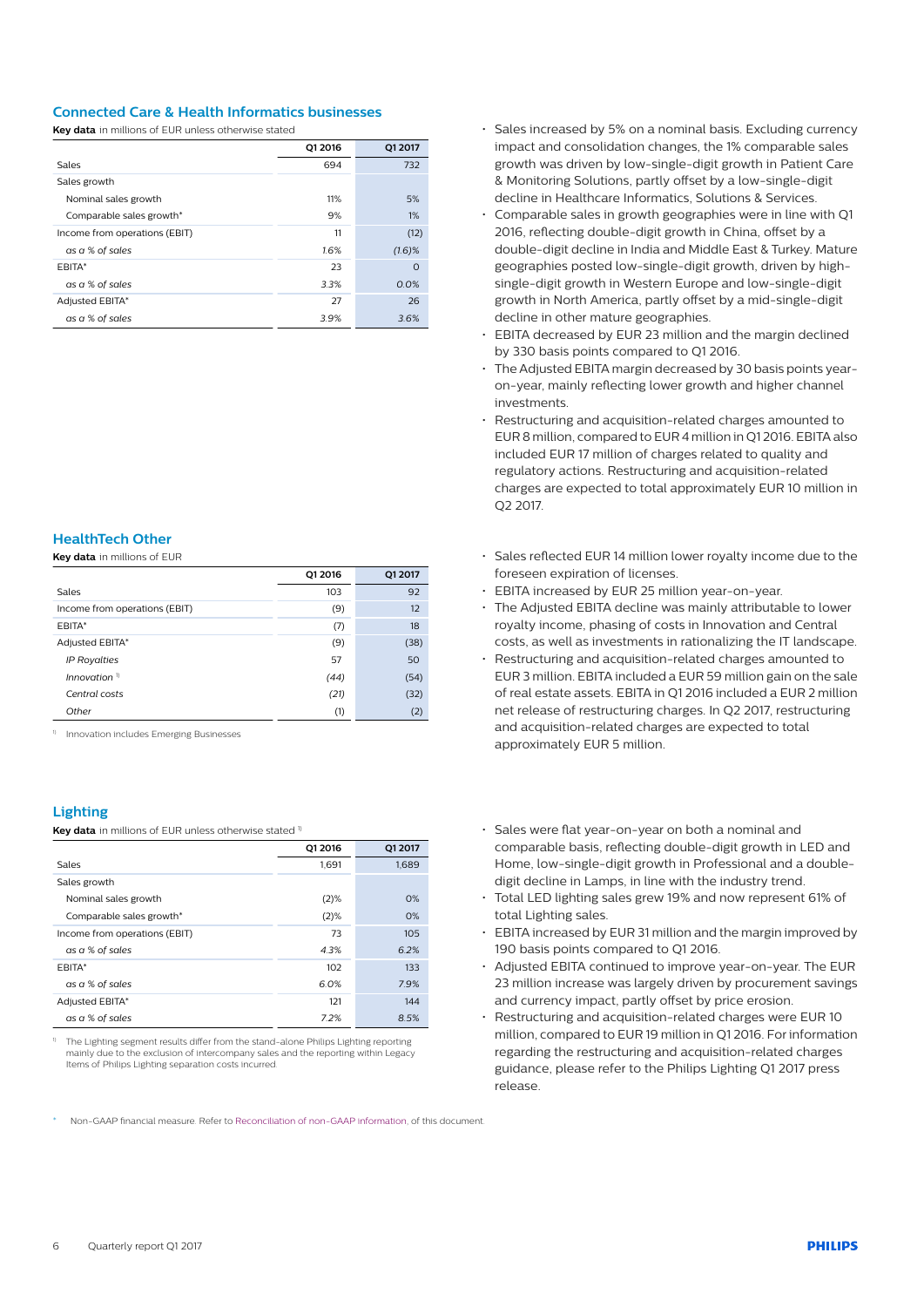### **Legacy Items**

**Income from operations (EBIT)** in millions of EUR

|                               | Q1 2016 | Q1 2017 |
|-------------------------------|---------|---------|
| Separation costs              | (52)    | (12)    |
| Other                         | (24)    | (19)    |
| Income from operations (EBIT) | (76)    | (31)    |

### **Discontinued operations**

**Net income of discontinued operations** in millions of EUR

|                                                    | 01 2016 | O1 2017 |
|----------------------------------------------------|---------|---------|
| The combined Lumileds and Automotive<br>businesses | 32      | 65      |
| Other                                              | (8)     | O       |
| Net income of discontinued operations              | 24      | 64      |

- Income from operations (EBIT) mainly included EUR 12 million of charges related to the separation of the Lighting business, EUR 9 million of stranded costs related to the combined Lumileds and Automotive businesses, and EUR 3 million related to movements in environmental provisions.
- Charges related to the separation of the Lighting business are expected to total approximately EUR 15 million in Q2 2017.
- Net income of the combined businesses of Lumileds and Automotive increased by EUR 33 million, mainly due to higher sales and improvements in gross margins.
- Philips has signed an agreement to sell an 80.1% interest in the combined Lumileds and Automotive businesses to certain funds managed by affiliates of Apollo Global Management, LLC. Philips will retain the remaining 19.9% interest. The transaction is expected to be completed in Q2 2017, subject to customary closing conditions, including the relevant regulatory approvals.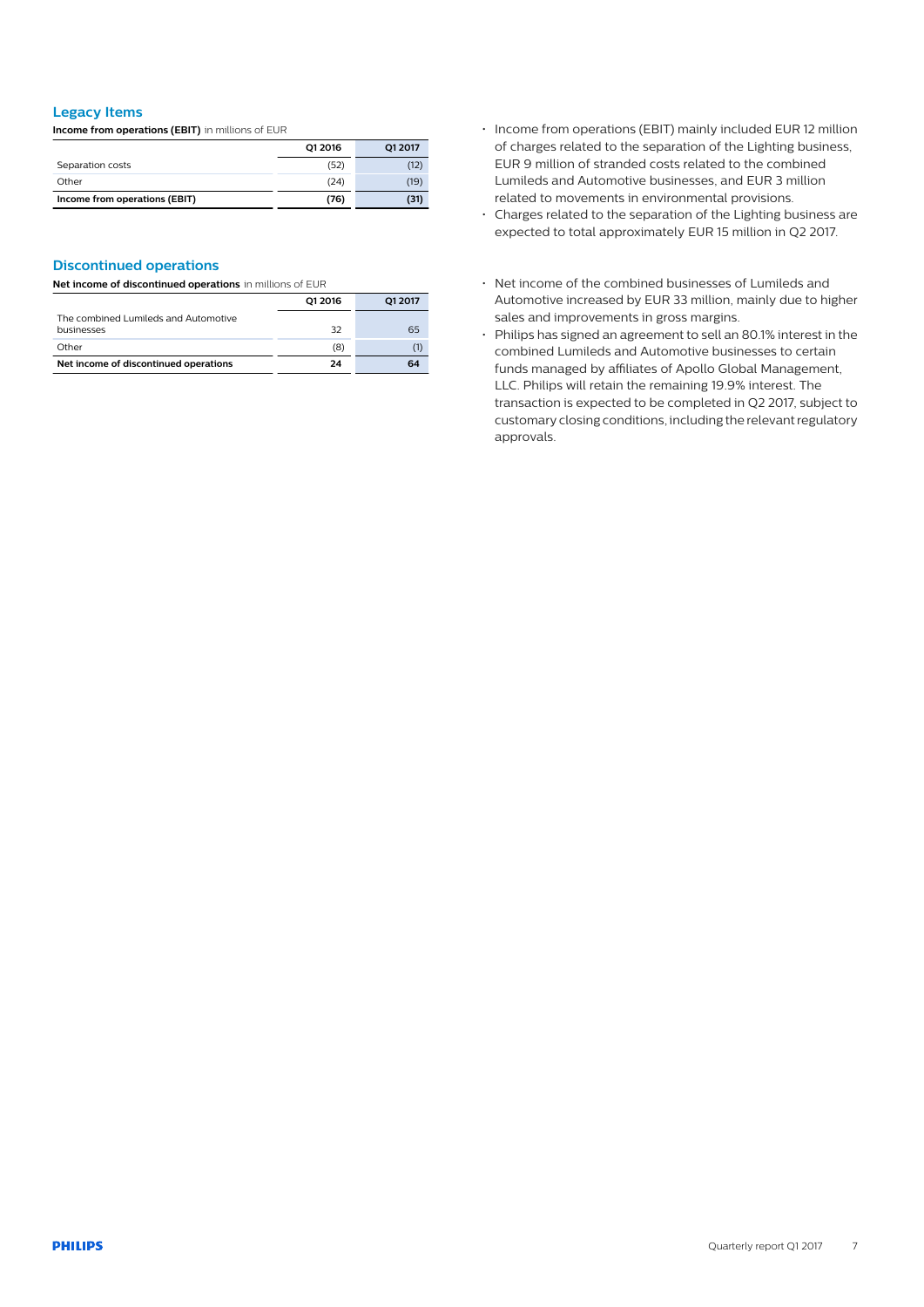# **EBITA\* and Adjusted EBITA\* - HealthTech portfolio segments**



### **Diagnosis & Treatment businesses**

**EBITA\*** in millions of EUR unless otherwise stated





## **Connected Care & Health Informatics businesses**



**Adjusted EBITA\*** in millions of EUR unless otherwise stated

### **Adjusted EBITA\*** in millions of EUR unless otherwise stated



#### **Adjusted EBITA\*** in millions of EUR unless otherwise stated



\* Non-GAAP financial measure. Refer to [Reconciliation of non-GAAP information](#page-12-0), of this document.

8 Quarterly report Q1 2017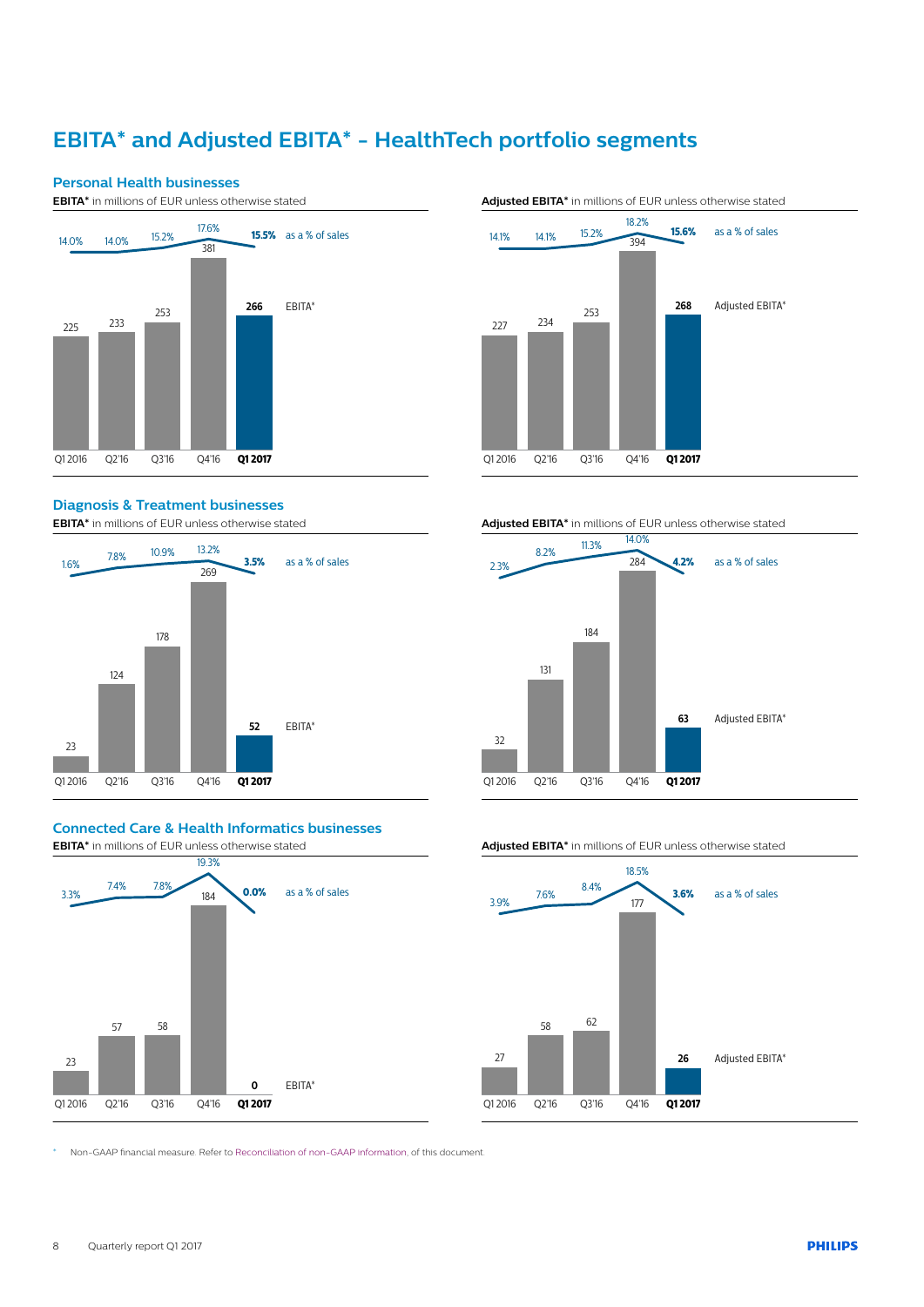# **Forward-looking statements and other important information**

### **Forward-looking statements**

This document and the related oral presentation, including responses to questions following the presentation, contain certain forward-looking statements with respect to the financial condition, results of operations and business of Philips and certain of the plans and objectives of Philips with respect to these items. Examples of forward-looking statements include statements made about the strategy, estimates of sales growth, future EBITA, future developments in Philips' organic business and the completion of acquisitions and divestments. By their nature, these statements involve risk and uncertainty because they relate to future events and circumstances and there are many factors that could cause actual results and developments to differ materially from those expressed or implied by these statements.

These factors include but are not limited to: domestic and global economic and business conditions; developments within the euro zone; the successful implementation of Philips' strategy and the ability to realize the benefits of this strategy; the ability to develop and market new products; changes in legislation; legal claims; changes in exchange and interest rates; changes in tax rates; pension costs and actuarial assumptions; raw materials and employee costs; the ability to identify and complete successful acquisitions, and to integrate those acquisitions into the business; the ability to successfully exit certain businesses or restructure the operations; the rate of technological changes; political, economic and other developments in countries where Philips operates; industry consolidation and competition; and the state of international capital markets as they may affect the timing and nature of the dispositions by Philips of its interests in Philips Lighting and the combined Lumileds and Automotive businesses. As a result, Philips' actual future results may differ materially from the plans, goals and expectations set forth in such forward-looking statements. For a discussion of factors that could cause future results to differ from such forward-looking statements, see the Risk management chapter included in the Annual Report 2016.

### **Third-party market share data**

Statements regarding market share, including those regarding Philips' competitive position, contained in this document are based on outside sources such as research institutes, industry and dealer panels in combination with management estimates. Where information is not yet available to Philips, those statements may also be based on estimates and projections prepared by outside sources or management. Rankings are based on sales unless otherwise stated.

### **Use of non-GAAP information**

In presenting and discussing the Philips Group financial position, operating results and cash flows, management uses certain non-GAAP financial measures. These non-GAAP financial measures should not be viewed in isolation as alternatives to the equivalent IFRS measures and should be used in conjunction with the most directly comparable IFRS measures. Non-GAAP financial measures do not have standardized meaning under IFRS and therefore may not be comparable to similar measures presented by other issuers. A reconciliation of these non-GAAP measures

to the most directly comparable IFRS measures is contained in this document. Further information on non-GAAP measures can be found in the Annual Report 2016.

### **Use of fair-value measurements**

In presenting the Philips Group financial position, fair values are used for the measurement of various items in accordance with the applicable accounting standards. These fair values are based on market prices, where available, and are obtained from sources that are deemed to be reliable. Readers are cautioned that these values are subject to changes over time and are only valid at the balance sheet date. When quoted prices or observable market data are not readily available, fair values are estimated using appropriate valuation models and unobservable inputs. Such fair value estimates require management to make significant assumptions with respect to future developments, which are inherently uncertain and may therefore deviate from actual developments. Critical assumptions used are disclosed in the Annual Report 2016. Independent valuations may have been obtained to support management's determination of fair values.

#### **Presentation**

All amounts are in millions of euros unless otherwise stated. Due to rounding, amounts may not add up precisely to totals provided. All reported data is unaudited. Financial reporting is in accordance with the accounting policies as stated in the Annual Report 2016, unless otherwise stated.

As part of the financial reporting improvement process, the presentation of the line item Investments in associates was moved into the subtotal Income before taxes in the Condensed consolidated statements of income. This change did not impact the results of operations or financial position.

In addition, we have simplified our Q1 and Q3 reporting by excluding the cash flow statement, the statement of changes in equity and certain other tables in the detailed financial information section not required to be disclosed. In our semiannual and annual reporting we will continue to present these statements and tables. Summary cash flow information is provided in the Philips performance section of this document.

Prior-period financial statements have been restated to reflect a reclassification of Net defined-benefit post-employment plan obligations to Long-term provisions in accordance with the accounting policies as stated in the Annual Report 2016. Accordingly, Q1 2016 has been restated and presented for the first time in this press release.

### **Market Abuse Regulation**

This press release contains inside information within the meaning of Article 7(1) of the EU Market Abuse Regulation.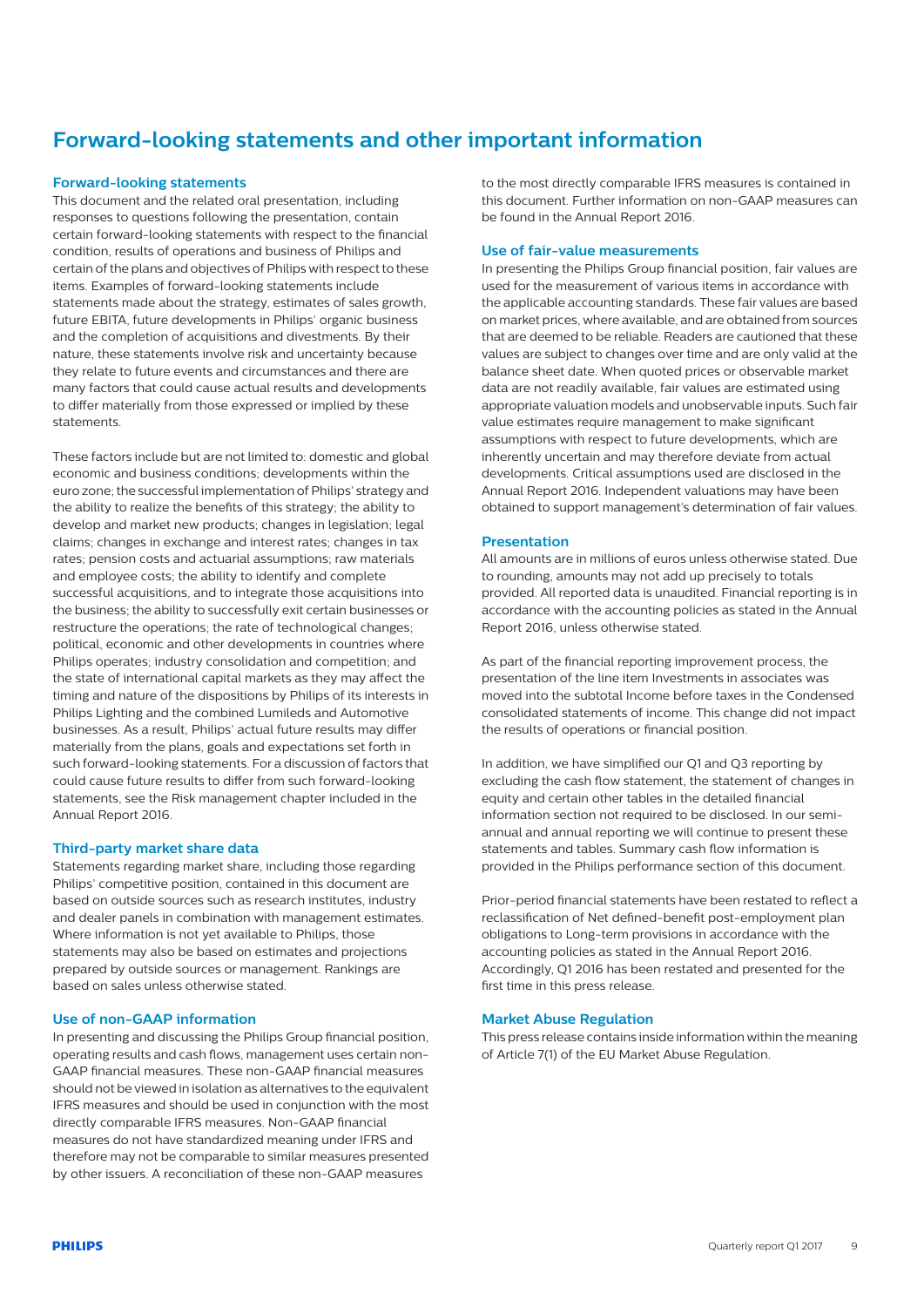## **Condensed consolidated statements of income**

**Condensed consolidated statements of income** in millions of EUR unless otherwise stated

|                                                                                                                                | Q1       |         |
|--------------------------------------------------------------------------------------------------------------------------------|----------|---------|
|                                                                                                                                | 2016     | 2017    |
| <b>Sales</b>                                                                                                                   | 5,517    | 5,724   |
| Cost of sales                                                                                                                  | (3,251)  | (3,280) |
| <b>Gross margin</b>                                                                                                            | 2,266    | 2,444   |
| Selling expenses                                                                                                               | (1, 418) | (1,466) |
| General and administrative expenses                                                                                            | (189)    | (199)   |
| Research and development expenses                                                                                              | (470)    | (518)   |
| Impairment of goodwill                                                                                                         | (2)      |         |
| Other business income                                                                                                          | 21       | 91      |
| Other business expenses                                                                                                        | (9)      | (5)     |
| Income from operations                                                                                                         | 199      | 348     |
| Financial income                                                                                                               | 27       | 25      |
| Financial expenses                                                                                                             | (141)    | (86)    |
| Investments in associates                                                                                                      | 3        | (1)     |
| Income before taxes                                                                                                            | 88       | 286     |
| Income taxes                                                                                                                   | (75)     | (91)    |
| Income from continuing operations                                                                                              | 13       | 195     |
| Discontinued operations - net of income taxes                                                                                  | 24       | 64      |
| Net income                                                                                                                     | 37       | 259     |
| Attribution of net income for the period                                                                                       |          |         |
| Net income attributable to Koninklijke Philips N.V. shareholders                                                               | 32       | 232     |
| Net income attributable to Non-controlling interests                                                                           | 5        | 27      |
| Earnings per common share attributable to shareholders                                                                         |          |         |
| Weighted average number of common shares outstanding<br>(after deduction of treasury shares) during the period (in thousands): |          |         |
| - basic                                                                                                                        | 913,929  | 921.917 |
| - diluted                                                                                                                      | 924,706  | 937,102 |
| Net income attributable to shareholders per common share in EUR:                                                               |          |         |
| - basic                                                                                                                        | 0.04     | 0.25    |
| - diluted                                                                                                                      | 0.03     | 0.25    |

Amounts may not add up due to rounding.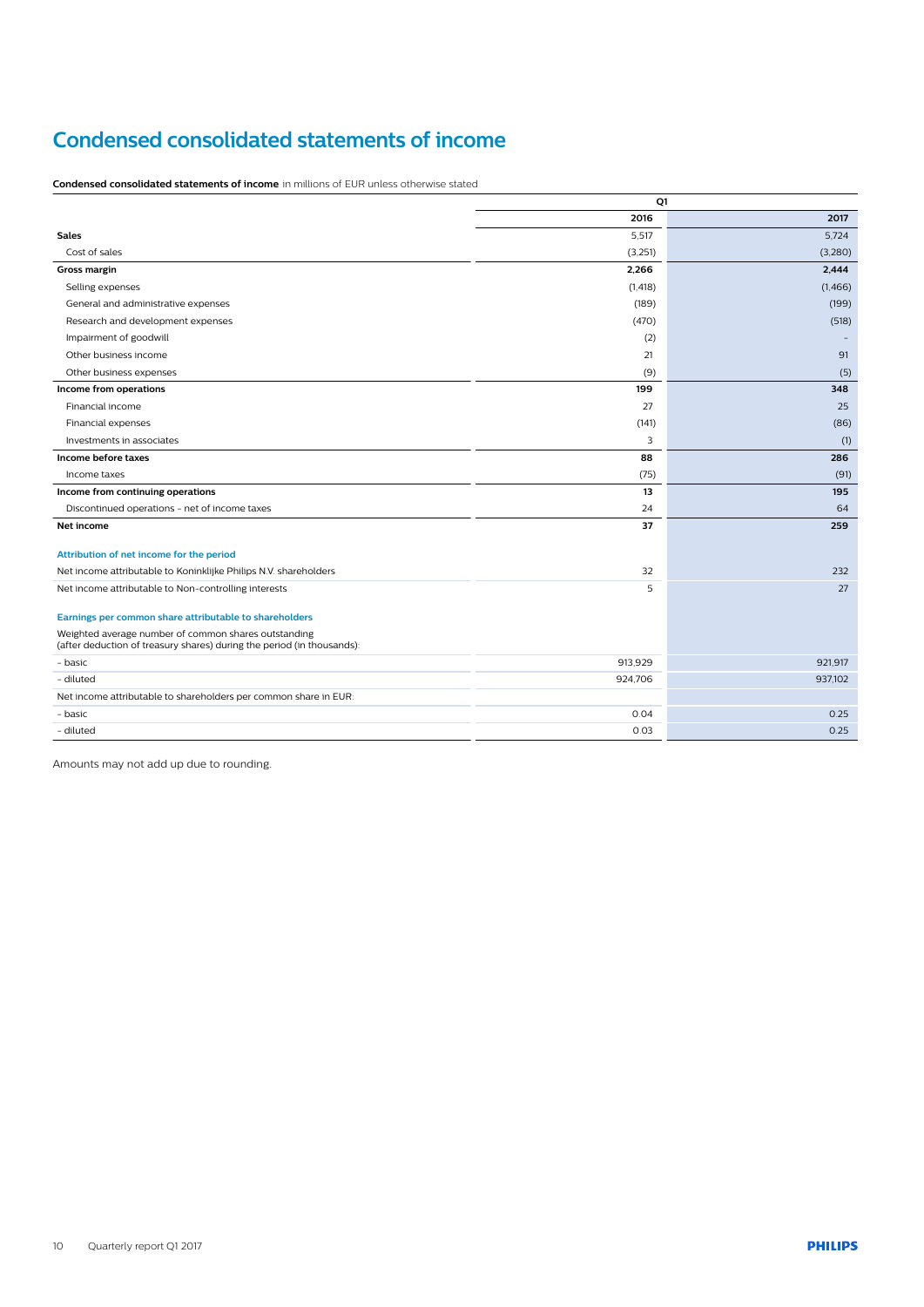# **Condensed consolidated balance sheets**

**Condensed consolidated balance sheets** in millions of EUR

|                                                           | March 31, 2016        | December 31, 2016 | March 31, 2017 |
|-----------------------------------------------------------|-----------------------|-------------------|----------------|
| Non-current assets:                                       |                       |                   |                |
| Property, plant and equipment                             | 2,218                 | 2,155             | 2,122          |
| Goodwill                                                  | 8,265                 | 8,898             | 8,751          |
| Intangible assets excluding goodwill                      | 3,526                 | 3,552             | 3,441          |
| Non-current receivables                                   | 166                   | 155               | 167            |
| Investments in associates                                 | 205                   | 190               | 189            |
| Other non-current financial assets                        | 436                   | 335               | 373            |
| Non-current derivative financial assets                   | 45                    | 59                | 56             |
| Deferred tax assets                                       | 2,689                 | 2,792             | 2,766          |
| Other non-current assets                                  | 70                    | 92                | 92             |
| Total non-current assets                                  | 17,620                | 18,228            | 17,956         |
|                                                           |                       |                   |                |
| <b>Current assets:</b>                                    |                       |                   |                |
| Inventories                                               | 3,601                 | 3,392             | 3,629          |
| Other current financial assets                            | 12                    | 101               | 97             |
| Other current assets                                      | 523                   | 486               | 541            |
| Current derivative financial assets                       | 87                    | 101               | 54             |
| Income tax receivable                                     | 120                   | 154               | 157            |
| Receivables                                               | 4,597                 | 5,327             | 4,660          |
| Assets classified as held for sale                        | 1,812                 | 2,180             | 2,038          |
| Cash and cash equivalents                                 | 1,385                 | 2,334             | 2,731          |
| <b>Total current assets</b>                               | 12,137                | 14,075            | 13,908         |
| <b>Total assets</b>                                       | 29,757                | 32,303            | 31,864         |
|                                                           |                       |                   |                |
| <b>Equity</b>                                             |                       |                   |                |
| Shareholders' equity                                      | 11,279                | 12,601            | 12,698         |
| Non-controlling interests                                 | 130                   | 907               | $1,332^{2}$    |
| Group equity                                              | 11,409                | 13,508            | 14,030         |
| <b>Non-current liabilities:</b>                           |                       |                   |                |
| Long-term debt                                            | 3,984                 | 4,021             | 3,969          |
| Non-current derivative financial liabilities              | 518                   | 590               | 433            |
| Long-term provisions                                      | $3,234$ <sup>1)</sup> | 2,926             | 2,888          |
| Deferred tax liabilities                                  | 129                   | 66                | 68             |
| Other non-current liabilities                             | 7171)                 | 719               | 675            |
| <b>Total non-current liabilities</b>                      | 8,582                 | 8,322             | 8,032          |
|                                                           |                       |                   |                |
| <b>Current liabilities:</b>                               |                       |                   |                |
| Short-term debt                                           | 1,705                 | 1,585             | 1,375          |
| Current derivative financial liabilities                  | 268                   | 283               | 269            |
| Income tax payable                                        | 153                   | 146               | 192            |
| Accounts payable                                          | 2,434                 | 2,848             | 2,900          |
| <b>Accrued liabilities</b>                                | $2,678$ <sup>1)</sup> | 3,034             | 2,629          |
| Short-term provisions                                     | 730 <sup>1</sup>      | 680               | 632            |
| Liabilities directly associated with assets held for sale | 430                   | 525               | 490            |
| Other current liabilities                                 | 1,368                 | 1,372             | 1,315          |
| <b>Total current liabilities</b>                          | 9,766                 | 10,473            | 9,802          |
| Total liabilities and group equity                        | 29,757                | 32,303            | 31,864         |
|                                                           |                       |                   |                |

<sup>»</sup> Adjusted to reflect a reclassification of net defined-benefit obligations into long-term provisions.<br><sup>⊅</sup> The increase in Non-controlling interests is due to the sale of 26 million shares of Philips Lighting in Februar

Amounts may not add up due to rounding.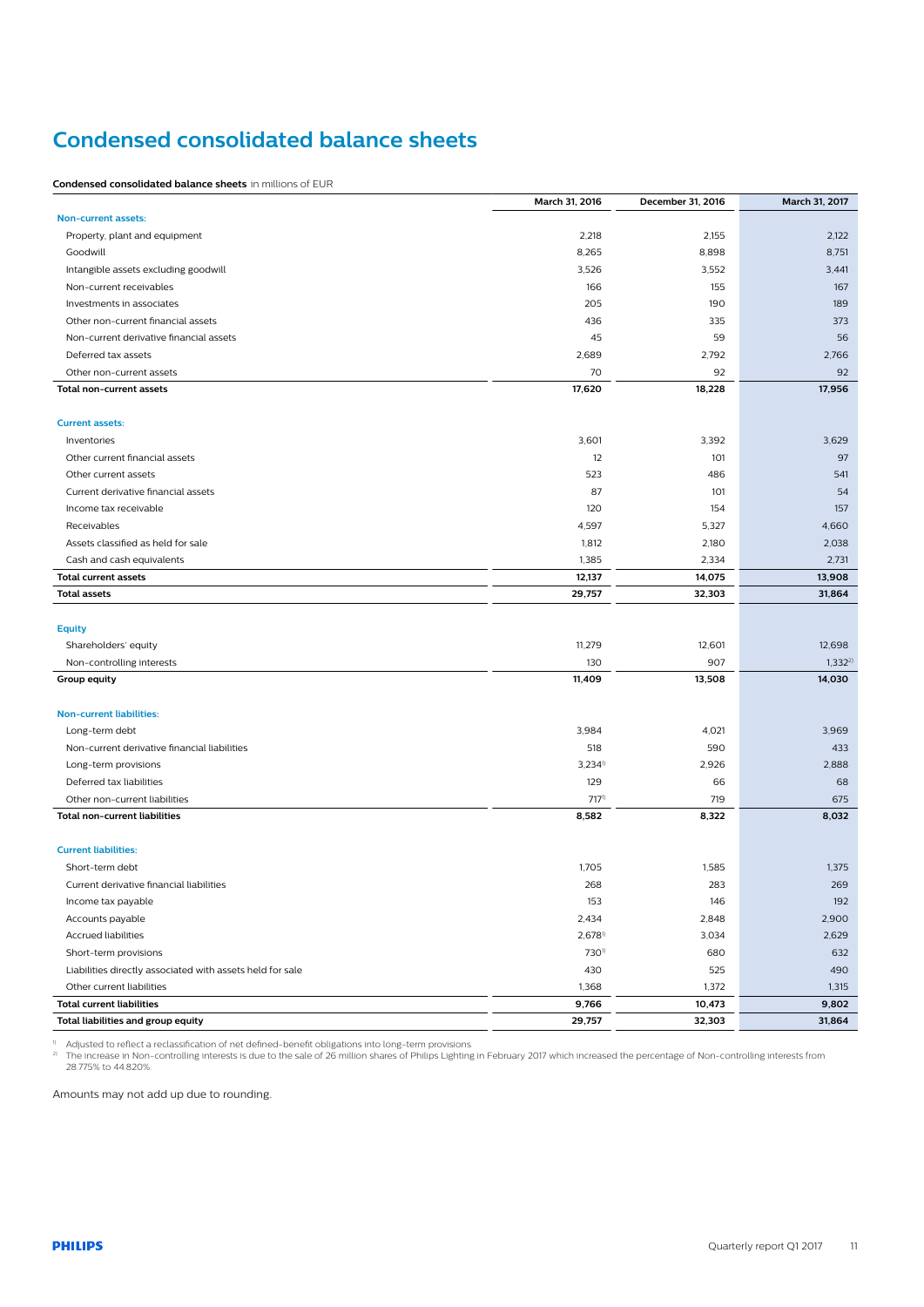# **Segment information**

**Sales and income from operations** in millions of EUR unless otherwise stated

|                                     |       | Q1 2016                |       | O1 2017 |      |                        |  |
|-------------------------------------|-------|------------------------|-------|---------|------|------------------------|--|
|                                     | sales | Income from operations |       | sales   |      | Income from operations |  |
|                                     |       | as a % of sales        |       |         |      | as a % of sales        |  |
| Personal Health                     | 1,610 | 190                    | 11.8% | 1,719   | 231  | 13.4%                  |  |
| Diagnosis & Treatment               | 1,419 | 10                     | 0.7%  | 1,491   | 43   | 2.9%                   |  |
| Connected Care & Health Informatics | 694   | 11                     | 1.6%  | 732     | (12) | $(1.6)$ %              |  |
| HealthTech Other                    | 103   | (9)                    |       | 92      | 12   |                        |  |
| Lighting                            | 1.691 | 73                     | 4.3%  | 1.689   | 105  | 6.2%                   |  |
| Legacy Items                        |       | (76)                   |       |         | (31) |                        |  |
| <b>Philips Group</b>                | 5,517 | 199                    | 3.6%  | 5,724   | 348  | 6.1%                   |  |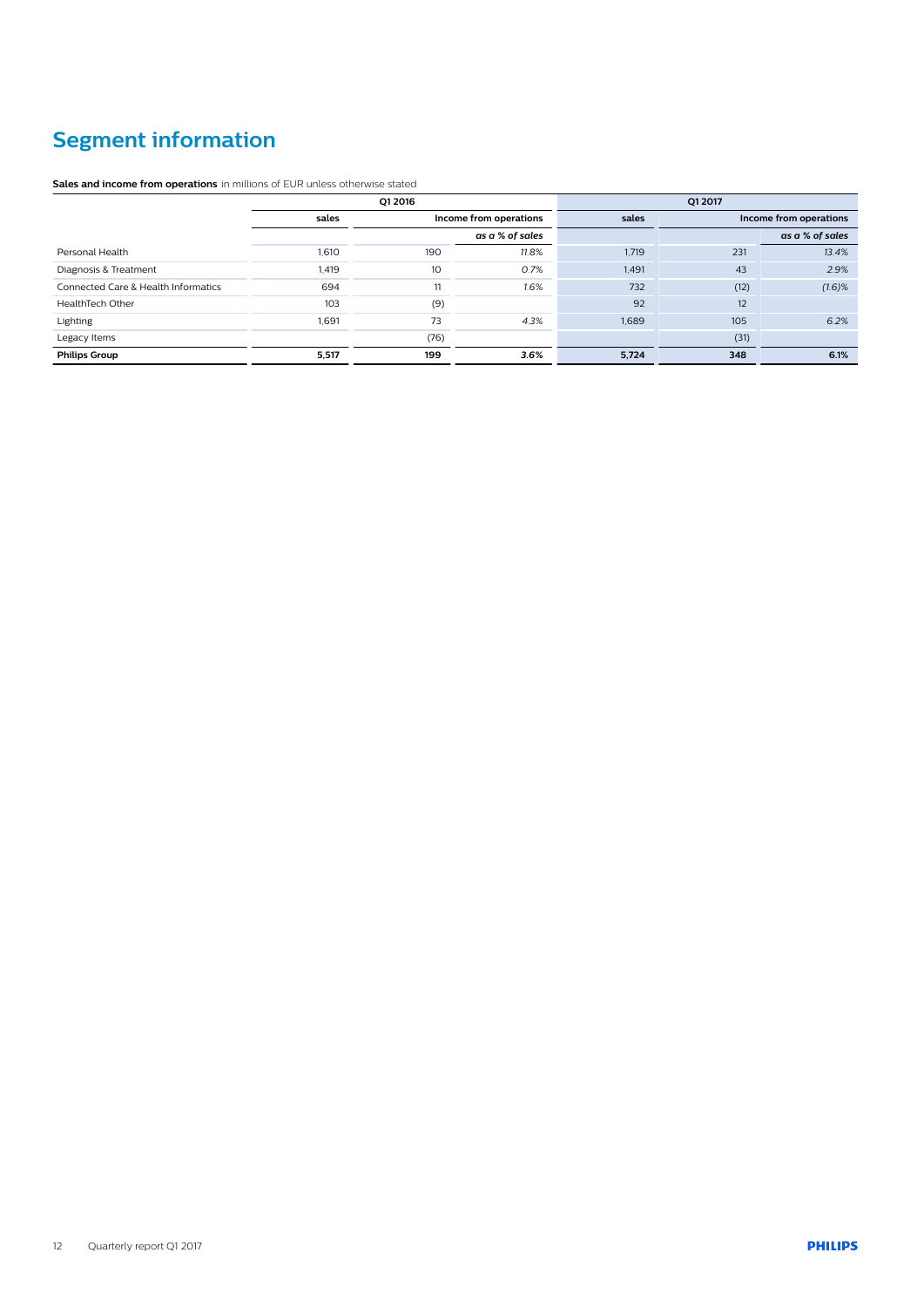## <span id="page-12-0"></span>**Reconciliation of non-GAAP information**

Certain non-GAAP financial measures are presented when discussing the Philips Group's performance:

- Comparable sales growth
- EBIT
- EBITA
- Adjusted EBITA
- Free cash flow
- Net debt : group equity ratio
- Order intake

The term EBIT has the same meaning as Income from operations.

Adjusted EBITA is defined as Income from operations (EBIT) excluding amortization of intangible assets (excluding software and development expenses), impairment of goodwill and other intangible assets, restructuring charges, acquisition-related costs and other significant items.

Free cash flow is defined as Net cash from operating activities minus net capital expenditures. Net capital expenditures are comprised of the purchase of intangible assets, expenditures on development assets, capital expenditures on property, plant and equipment and proceeds from disposal of property, plant and equipment.

Order intake is reported for equipment and software and is defined under our policy as the total contractually committed amount to be delivered within a specified timeframe. Order intake does not derive from the financial statements and thus a quantitative reconciliation is not provided. Order intake is calculated on a comparable basis, which excludes the effects of currency movements and changes in consolidation.

For the definitions of the remaining non-GAAP financial measures listed above, refer to the Annual Report 2016.

In the following tables, reconciliations to the most directly comparable IFRS measures are presented.

### **Sales growth composition** in %

|                                               | Q1 2017        |                       |                  |                   |  |  |  |
|-----------------------------------------------|----------------|-----------------------|------------------|-------------------|--|--|--|
|                                               | nominal growth | consolidation changes | currency effects | comparable growth |  |  |  |
| 2017 versus 2016                              |                |                       |                  |                   |  |  |  |
| Personal Health                               | 6.8%           | 0.5%                  | (2.1)%           | 5.2%              |  |  |  |
| Diagnosis & Treatment                         | 5.1%           | 0.0%                  | (3.0)%           | 2.1%              |  |  |  |
| Connected Care & Health<br><b>Informatics</b> | 5.5%           | (0.7)%                | (3.3)%           | 1.5%              |  |  |  |
| HealthTech Other                              | (10.7)%        | 0.0%                  | $(0.1)$ %        | $(10.8)\%$        |  |  |  |
| Lighting <sup>1)</sup>                        | $(0.1)$ %      | 0.9%                  | (1.2)%           | (0.4)%            |  |  |  |
| <b>Philips Group</b>                          | 3.8%           | 0.3%                  | (2.1)%           | 2.0%              |  |  |  |

1) The Lighting segment results differ from the stand-alone Philips Lighting reporting mainly due to the exclusion of intercompany sales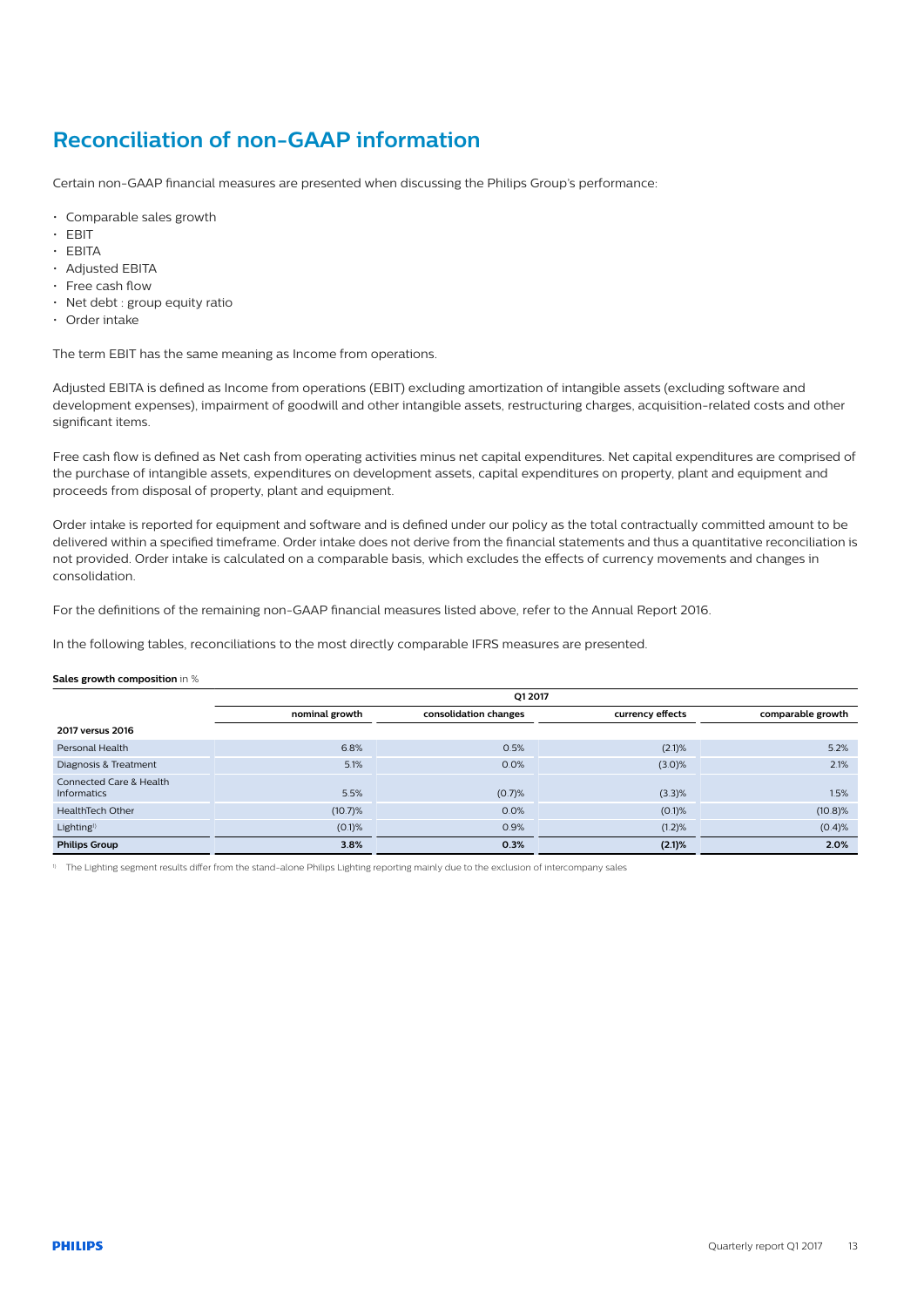### **Net income to Adjusted EBITA** In millions of EUR unless otherwise stated

|                                              | <b>Philips Group</b> | Personal<br>Health | Diagnosis &<br><b>Treatment</b> | Connected<br><b>Care &amp; Health</b><br><b>Informatics</b> | HealthTech<br>Other      | Lighting <sup>1</sup> | <b>Legacy Items</b>      |
|----------------------------------------------|----------------------|--------------------|---------------------------------|-------------------------------------------------------------|--------------------------|-----------------------|--------------------------|
| Q1 2017                                      |                      |                    |                                 |                                                             |                          |                       |                          |
| Net Income                                   | 259                  |                    |                                 |                                                             |                          |                       |                          |
| Discontinued operations, net of income taxes | 64                   |                    |                                 |                                                             |                          |                       |                          |
| Income taxes                                 | (91)                 |                    |                                 |                                                             |                          |                       |                          |
| Investments in associates                    | (1)                  |                    |                                 |                                                             |                          |                       |                          |
| Financial expenses                           | (86)                 |                    |                                 |                                                             |                          |                       |                          |
| Financial income                             | 25                   |                    |                                 |                                                             |                          |                       |                          |
| Income from operations (EBIT)                | 348                  | 231                | 43                              | (12)                                                        | 12                       | 105                   | (31)                     |
| Amortization of acquired intangible assets   | 90                   | 35                 | 9                               | 12                                                          | 6                        | 28                    | $\overline{\phantom{a}}$ |
| <b>EBITA</b>                                 | 437                  | 266                | 52                              | $\mathbf{o}$                                                | 18                       | 133                   | (31)                     |
| Restructuring and aquisition-related charges | 34                   | $\overline{2}$     | 11                              | 8                                                           | 3                        | 10                    |                          |
| Other items                                  | (30)                 |                    |                                 | 17                                                          | (59)                     | $\overline{1}$        | 11                       |
| <b>Adjusted EBITA</b>                        | 442                  | 268                | 63                              | 26                                                          | (38)                     | 144                   | (20)                     |
|                                              |                      |                    |                                 |                                                             |                          |                       |                          |
| Q1 2016                                      |                      |                    |                                 |                                                             |                          |                       |                          |
| Net Income                                   | 37                   |                    |                                 |                                                             |                          |                       |                          |
| Discontinued operations, net of income taxes | 24                   |                    |                                 |                                                             |                          |                       |                          |
| Income taxes                                 | (75)                 |                    |                                 |                                                             |                          |                       |                          |
| Investments in associates                    | 3                    |                    |                                 |                                                             |                          |                       |                          |
| Financial expenses                           | (141)                |                    |                                 |                                                             |                          |                       |                          |
| Financial income                             | 27                   |                    |                                 |                                                             |                          |                       |                          |
| Income from operations (EBIT)                | 199                  | 190                | 10                              | 11                                                          | (9)                      | 73                    | (76)                     |
| Amortization of acquired intangible assets   | 89                   | 35                 | 13                              | 12                                                          | $\overline{2}$           | 27                    |                          |
| Impairment of goodwill                       | $\overline{2}$       |                    | $\sim$                          | $\equiv$                                                    | $\overline{\phantom{a}}$ | $\overline{2}$        |                          |
| <b>EBITA</b>                                 | 290                  | 225                | 23                              | 23                                                          | (7)                      | 102                   | (76)                     |
| Restructuring and aquisition-related charges | 32                   | $\overline{2}$     | 9                               | $\overline{4}$                                              | (2)                      | 19                    |                          |
| Other Items                                  | 52                   |                    |                                 |                                                             |                          |                       | 52                       |
| <b>Adjusted EBITA</b>                        | 374                  | 227                | 32                              | 27                                                          | (9)                      | 121                   | (24)                     |

1) The Lighting segment results differ from the stand-alone Philips Lighting reporting mainly due to the reporting within Legacy Items of Philips Lighting separation costs incurred.

### **Composition of net debt and group equity** in millions of EUR unless otherwise stated

|                                                          | March 31, 2016 | December 31, 2016 | March 31, 2017 |
|----------------------------------------------------------|----------------|-------------------|----------------|
| Long-term debt                                           | 3,984          | 4,021             | 3,969          |
| Short-term debt                                          | 1,705          | 1,585             | 1,375          |
| <b>Total debt</b>                                        | 5,689          | 5,606             | 5,344          |
| Cash and cash equivalents                                | 1,385          | 2,334             | 2,731          |
| Net debt <sup>1)</sup>                                   | 4,304          | 3,272             | 2,613          |
| Shareholders' equity                                     | 11,279         | 12,601            | 12,698         |
| Non-controlling interests                                | 130            | 907               | 1,332          |
| Group equity                                             | 11,409         | 13,508            | 14,030         |
| Net debt and group equity                                | 15,713         | 16,780            | 16,643         |
| Net debt divided by net debt and group equity (in %)     | 27%            | 19%               | 16%            |
| Group equity divided by net debt and group equity (in %) | 73%            | 81%               | 84%            |
| Net debt : group equity ratio                            | 27:73          | 19:81             | 16:84          |

1) Total debt less cash and cash equivalents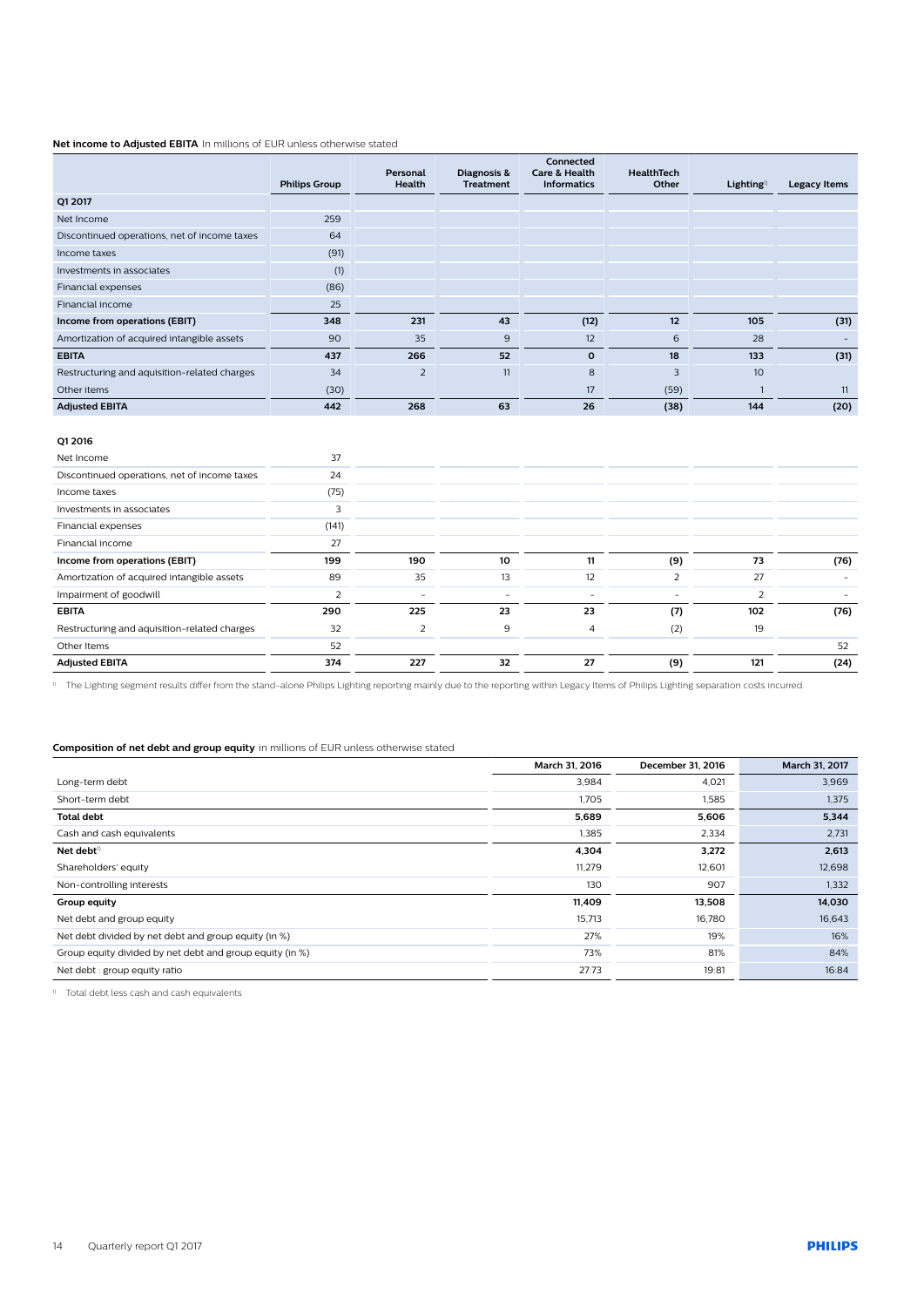# **Philips statistics**

in millions of EUR unless otherwise stated

|                                                                | 2016       |                |            |            | 2017       |                |                |    |
|----------------------------------------------------------------|------------|----------------|------------|------------|------------|----------------|----------------|----|
|                                                                | Q1         | Q <sub>2</sub> | Q3         | Q4         | Q1         | Q <sub>2</sub> | Q <sub>3</sub> | Q4 |
| Sales                                                          | 5,517      | 5,861          | 5,898      | 7,240      | 5,724      |                |                |    |
| Comparable sales growth*                                       | 3%         | 3%             | 2%         | 3%         | 2%         |                |                |    |
| Gross margin                                                   | 2,266      | 2,538          | 2,603      | 3,205      | 2,444      |                |                |    |
| as a % of sales                                                | 41.1%      | 43.3%          | 44.1%      | 44.3%      | 42.7%      |                |                |    |
| Selling expenses                                               | (1, 418)   | (1, 427)       | (1, 411)   | (1,632)    | (1,466)    |                |                |    |
| as a % of sales                                                | $(25.7)\%$ | $(24.3)\%$     | $(23.9)\%$ | $(22.5)\%$ | $(25.6)\%$ |                |                |    |
| G&A expenses                                                   | (189)      | (234)          | (203)      | (219)      | (199)      |                |                |    |
| as a % of sales                                                | (3.4)%     | (4.0)%         | (3.4)%     | $(3.0)\%$  | $(3.5)\%$  |                |                |    |
| R&D expenses                                                   | (470)      | (501)          | (514)      | (536)      | (518)      |                |                |    |
| as a % of sales                                                | (8.5)%     | $(8.5)$ %      | (8.7)%     | (7.4)%     | (9.0)%     |                |                |    |
| Income from operations (EBIT)                                  | 199        | 376            | 481        | 826        | 348        |                |                |    |
| as a % of sales                                                | 3.6%       | 6.4%           | 8.2%       | 11.4%      | 6.1%       |                |                |    |
| EBITA*                                                         | 290        | 464            | 567        | 914        | 437        |                |                |    |
| as a % of sales                                                | 5.3%       | 7.9%           | 9.6%       | 12.6%      | 7.6%       |                |                |    |
| Net income                                                     | 37         | 431            | 383        | 640        | 259        |                |                |    |
| Net income attributable to shareholders                        | 32         | 420            | 370        | 626        | 232        |                |                |    |
| Net income - shareholders per common share<br>in EUR - diluted | 0.03       | 0.46           | 0.40       | 0.67       | 0.25       |                |                |    |

|                                                                                                                    | 2016              |                  |                       |                             |                   |                  | 2017                  |                             |  |  |
|--------------------------------------------------------------------------------------------------------------------|-------------------|------------------|-----------------------|-----------------------------|-------------------|------------------|-----------------------|-----------------------------|--|--|
|                                                                                                                    | January-<br>March | January-<br>June | January-<br>September | January-<br><b>December</b> | January-<br>March | January-<br>June | January-<br>September | January-<br><b>December</b> |  |  |
| Sales                                                                                                              | 5,517             | 11,378           | 17,276                | 24,516                      | 5,724             |                  |                       |                             |  |  |
| Comparable sales growth*                                                                                           | 3%                | 3%               | 3%                    | 3%                          | 2%                |                  |                       |                             |  |  |
| Gross margin                                                                                                       | 2,266             | 4,804            | 7,407                 | 10,612                      | 2,444             |                  |                       |                             |  |  |
| as a % of sales                                                                                                    | 41.1%             | 42.2%            | 42.9%                 | 43.3%                       | 42.7%             |                  |                       |                             |  |  |
| Selling expenses                                                                                                   | (1, 418)          | (2,845)          | (4,256)               | (5,888)                     | (1,466)           |                  |                       |                             |  |  |
| as a % of sales                                                                                                    | $(25.7)\%$        | $(25.0)\%$       | $(24.6)\%$            | $(24.0)\%$                  | $(25.6)\%$        |                  |                       |                             |  |  |
| G&A expenses                                                                                                       | (189)             | (423)            | (626)                 | (845)                       | (199)             |                  |                       |                             |  |  |
| as a % of sales                                                                                                    | (3.4)%            | (3.7)%           | $(3.6)$ %             | (3.4)%                      | (3.5)%            |                  |                       |                             |  |  |
| R&D expenses                                                                                                       | (470)             | (971)            | (1,485)               | (2,021)                     | (518)             |                  |                       |                             |  |  |
| as a % sales                                                                                                       | $(8.5)$ %         | $(8.5)$ %        | $(8.6)$ %             | (8.2)%                      | (9.0)%            |                  |                       |                             |  |  |
| Income from operations (EBIT)                                                                                      | 199               | 575              | 1.056                 | 1,882                       | 348               |                  |                       |                             |  |  |
| as a % of sales                                                                                                    | 3.6%              | 5.1%             | 6.1%                  | 7.7%                        | 6.1%              |                  |                       |                             |  |  |
| EBITA*                                                                                                             | 290               | 754              | 1,321                 | 2,235                       | 437               |                  |                       |                             |  |  |
| as a % of sales                                                                                                    | 5.3%              | 6.6%             | 7.6%                  | 9.1%                        | 7.6%              |                  |                       |                             |  |  |
| Net income                                                                                                         | 37                | 468              | 851                   | 1,491                       | 259               |                  |                       |                             |  |  |
| Net income attributable to shareholders                                                                            | 32                | 452              | 822                   | 1,448                       | 232               |                  |                       |                             |  |  |
| Net income - shareholders per common share<br>in EUR - diluted                                                     | 0.03              | 0.49             | 0.89                  | 1.56                        | 0.25              |                  |                       |                             |  |  |
|                                                                                                                    |                   |                  |                       |                             |                   |                  |                       |                             |  |  |
| Number of common shares outstanding (after<br>deduction of treasury shares) at the end of<br>period (in thousands) | 913.011           | 927.316          | 924.271               | 922,437                     | 920.276           |                  |                       |                             |  |  |
| Shareholders' equity per common share in EUR                                                                       | 12.35             | 12.39            | 12.57                 | 13.66                       | 13.80             |                  |                       |                             |  |  |
| Net debt : group equity ratio*                                                                                     | 27:73             | 24:76            | 24:76                 | 19:81                       | 16:84             |                  |                       |                             |  |  |
| Total employees                                                                                                    | 114,021           | 113,356          | 113,627               | 114,731                     | 114,188           |                  |                       |                             |  |  |
| of which discontinued operations                                                                                   | 8,913             | 9,158            | 9,531                 | 9,508                       | 9.381             |                  |                       |                             |  |  |
| of which third-party workers                                                                                       | 12,250            | 11,604           | 11,822                | 12,774                      | 12,779            |                  |                       |                             |  |  |